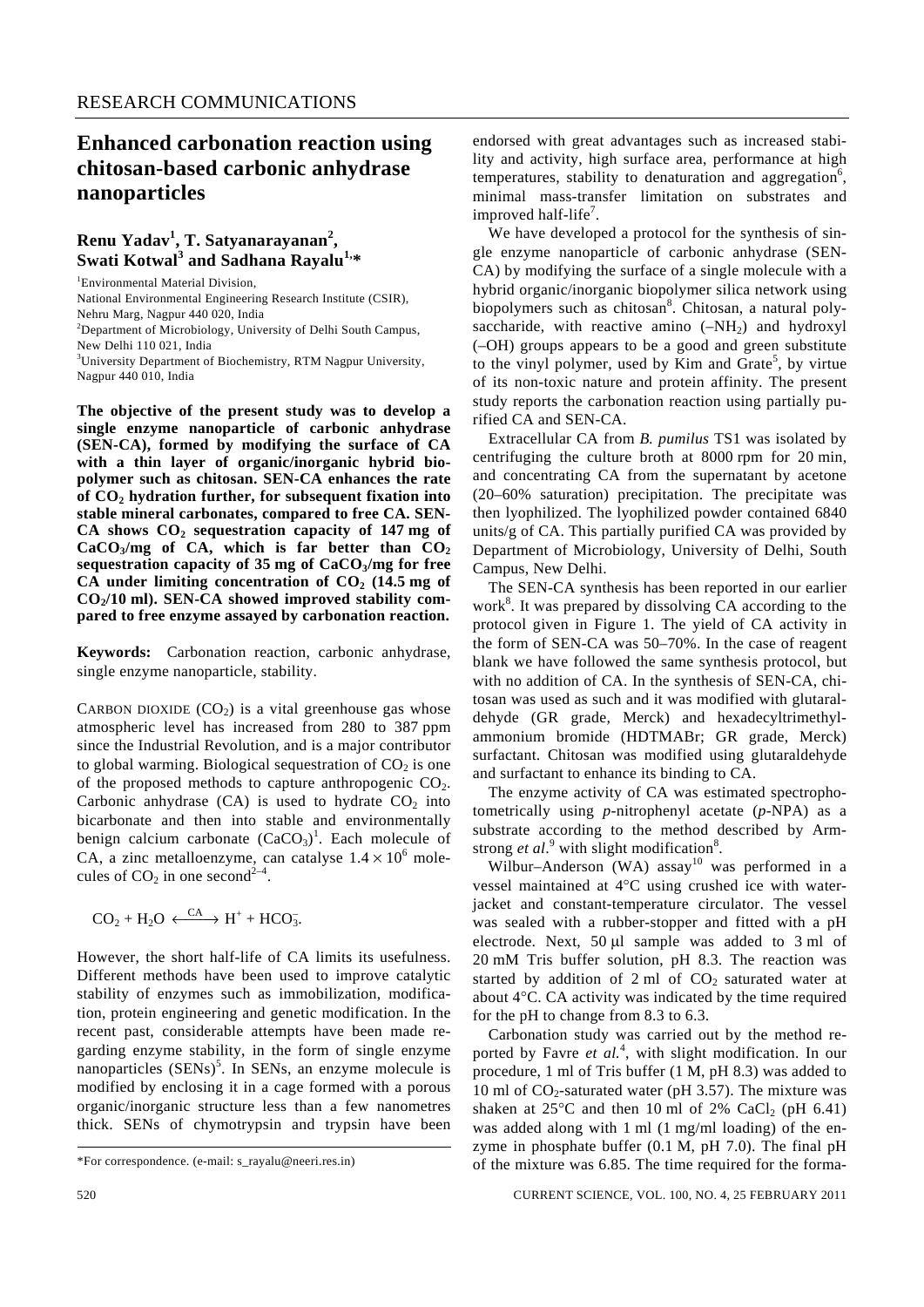tion of carbonate with respect to the onset of the reaction was monitored in the sample as well as control (without enzyme) by the turbidometric method. The carbonate obtained was filtered using Whatmann filter paper-42 and dried at room temperature. The results were also confirmed by gas chromatography (GC).

 The precipitated carbonate was quantified using GC  $method<sup>11</sup>$  coupled with thermal conductivity detector (TCD). This eliminated the interference of other precipitates like calcium phosphate. The precipitated carbonate was treated with  $0.5$  M HCl and the CO<sub>2</sub> evolved was collected and analysed in GC/TCD using Porapak Q column.

 For storage stability study, free CA and SEN-CA were prepared in bulk and stored as aliquots at 4°C for 30 days, and the carbonation capacity was determined at an interval of 5 days.

 Transmission electron microscope (TEM) image of lyophilized SEN-CA was recorded using Tecnai-F20 equipped with an energy dispersive X-ray (EDX) analyser (FEI, The Netherlands). The lyophilized SEN-CA was dispersed in ethanol, and after 5 min, clear super-



Figure 1. Protocol for single enzyme nanoparticle synthesis.

CURRENT SCIENCE, VOL. 100, NO. 4, 25 FEBRUARY 2011 521

natant was dropped on a Cu grid covered with carbon. Fourier transform infrared analysis (FTIR) spectra of  $CaCO<sub>3</sub>$  precipitate (1 wt%) mixed with KBr pellets, which were obtained from free CA and SEN-CA, were recorded on a Bruker Vertex-70 by diffused reflectance accessory technique. Scanning electron microscope (SEM) study of the carbonate precipitate of SEN-CA was carried out using a JEOL JED-2300 SEM. The  $CaCO<sub>3</sub>$ precipitate was evaluated using GC (Model no. Perkin-Elmer Clarus 500).

 High-resolution TEM images show a distinct layer with the hollow centre being attributed to the presence of enzyme in the individual nanoparticles. The hollow transparent layer of the core protein is surrounded by the contrasting outer dark structure (Figure 2 *a*). EDX (Figure 2 *b*) confirmed the presence of silicon in the contrasting outer dark structures. The presence of CA in the transparent hollow centre has been confirmed by EDX (Figure 2 *b*) through the presence of Zn, which is used as a marker to confirm the presence of CA. Average size of these SEN particles appears to be in the range 70–80 nm.

 Figure 3 shows the comparison of enzyme activity of different chitosan-based nanoparticles with respect to free CA by *p*-NPA assay. SEN-CA showed more specific activity compared to modified SEN-CA.

 WA assay for free CA and SEN-CA was also performed to substantiate the research findings. The results presented in Table 1 correlate with the activities obtained for free and SEN-CA using *p*-NPA and carbonation reaction.

 In the precipitation reaction, the time recorded for the onset of carbonate precipitate in SEN-CA is 37 s compared to free CA which is 20 s, whereas the same for SEN-CA treated with glutaraldehyde, surfactant and reagent blank is 40, 43 and 170 s respectively (Table 2). The results establish that SEN-CA is instrumental in accelerating carbonation reaction. Further studies are in progress to optimize the conditions for carbonation reaction elucidating the kinetics and mechanistic aspects. Table 3 shows the FTIR peaks obtained for the precipitated carbonate, which is compared with standard CaCO<sub>3</sub>. Two prominent peaks of precipated carbonate obtained from SEN-CA, modified SEN-CA and free CA were observed at 712 and 874  $cm^{-1}$  respectively, which coincided with the spectra of standard  $CaCO<sub>3</sub>$ . Figure 4 shows the  $SEM$  image of  $CaCO<sub>3</sub>$  obtained from SEN-CA depicting well-defined faceted, rhombohedral structures characteristic of calcite crystals. Chitosan used in the synthesis protocol without modification (SEN-CA), showed reasonably good  $CO<sub>2</sub>$  sequestration capacity of 147 mg  $CaCO<sub>3</sub>/mg CA$ , compared to  $CO<sub>2</sub>$  sequestration capacity of 35 mg  $CaCO<sub>3</sub>/mg$  free CA under limiting concentration of  $CO<sub>2</sub>$  (14.5 mg  $CO<sub>2</sub>/10$  ml), as shown in Table 4 and Figure 5. SEN-CA modified with glutaraldehyde and surfactant showed  $CO<sub>2</sub>$  sequestration capacity of 52 mg  $CaCO<sub>3</sub>/mg$  CA and 49 mg  $CaCO<sub>3</sub>/mg$  CA respectively.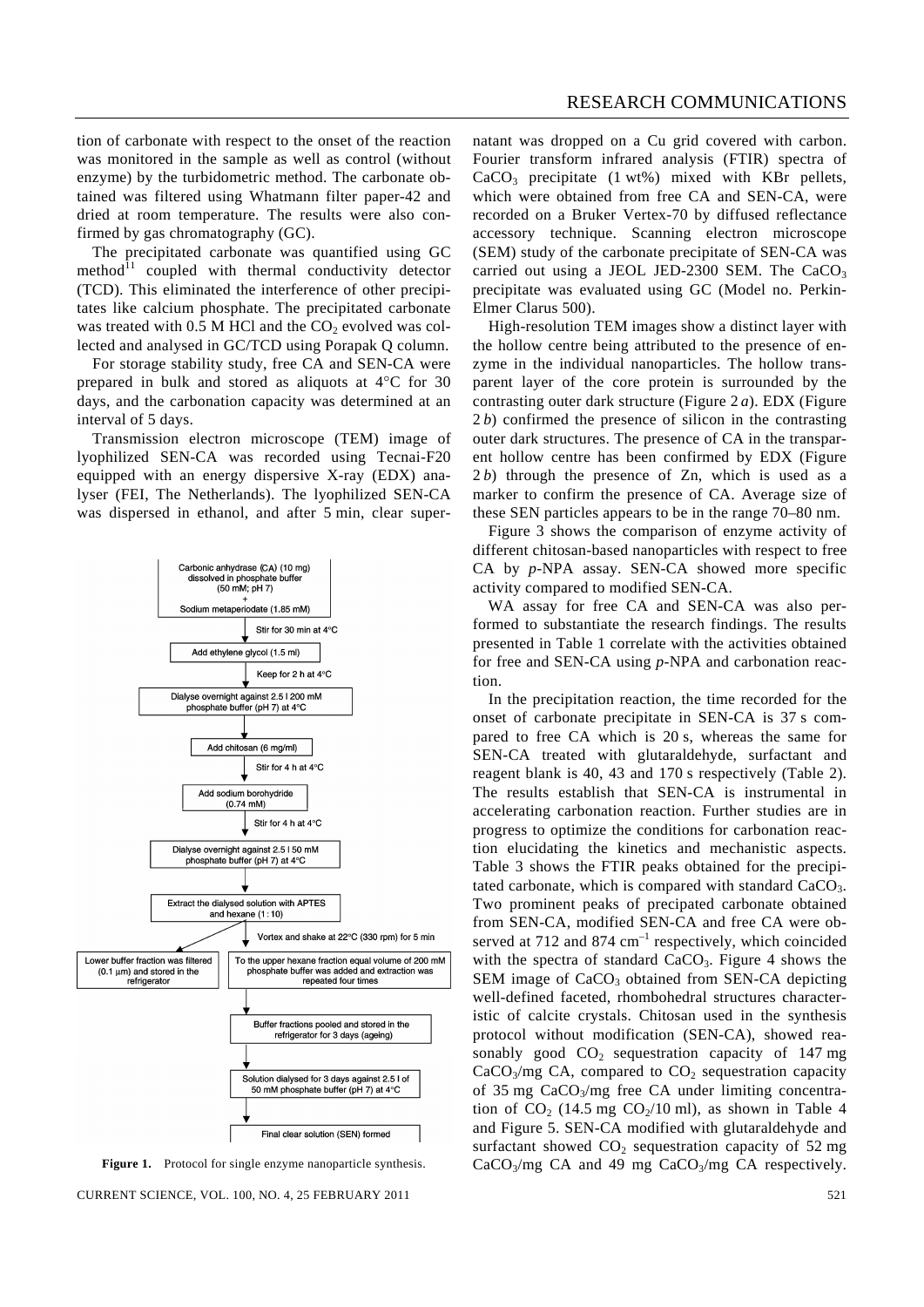### RESEARCH COMMUNICATIONS



**Figure 2.** Transmission electron microscope (*a*) and energy dispersive X-ray (*b*) images of SEN-CA.



**Figure 3.** Comparison of enzyme activity of different chitosan-based **Figure 3.** Comparison of enzyme activity of different chitosan-based<br>nanoparticles with respect to free CA by *p*-nitrophenyl acetate assay.<br>tate of SEN-CA



tate of SEN-CA.

**Table 1.** Comparison of enzymatic activity of carbonic anhydrase (CA) obtained from different sources with single enzyme nanoparticle of carbonic anhydrase (SEN-CA) by Wilbur–Anderson (WA) assay

| Sample                  | Source                    | WA activity (U) |
|-------------------------|---------------------------|-----------------|
| CA (partially purified) | Bacillus pumilus          | 1600            |
| SEN-CA (chitosan)       | <b>Bacillus</b> pumilus   | 969             |
| $CA$ (ref. 12)          | Bacillus subtilis         | 1560            |
| $CA$ (ref. 13)          | Chlamydomonas reinhardtii | 1200            |

**Table 2.** Summary of the time required for the onset of precipitation of calcium carbonate reaction

| Sample                                        | Time $(s)$ |
|-----------------------------------------------|------------|
| CA (partially purified)                       | 20         |
| SEN-CA (chitosan)                             | 37         |
| SEN-CA (glutaraldehyde)                       | 40         |
| SEN-CA (surfactant)                           | 42         |
| Blank without CA (reagent blank)              | 170        |
| Blank without CA and chitosan (reagent blank) | 230        |

Modification with glutaraldehyde and surfactant has not resulted in any improvement compared to the usage of chitosan as such (Table 4). In case of glutarldehyde, the bonding between glutaraldehyde and the amino group of chitosan (Scheme 1) resulted in less amino group being available for binding with the aldehyde (–CHO) group of the enzyme. In the case of surfactant (HDTMABr), the positively charged ion (HDTMA<sup>+</sup>) interacts with chitosan which is a cationic polymer. This interaction seems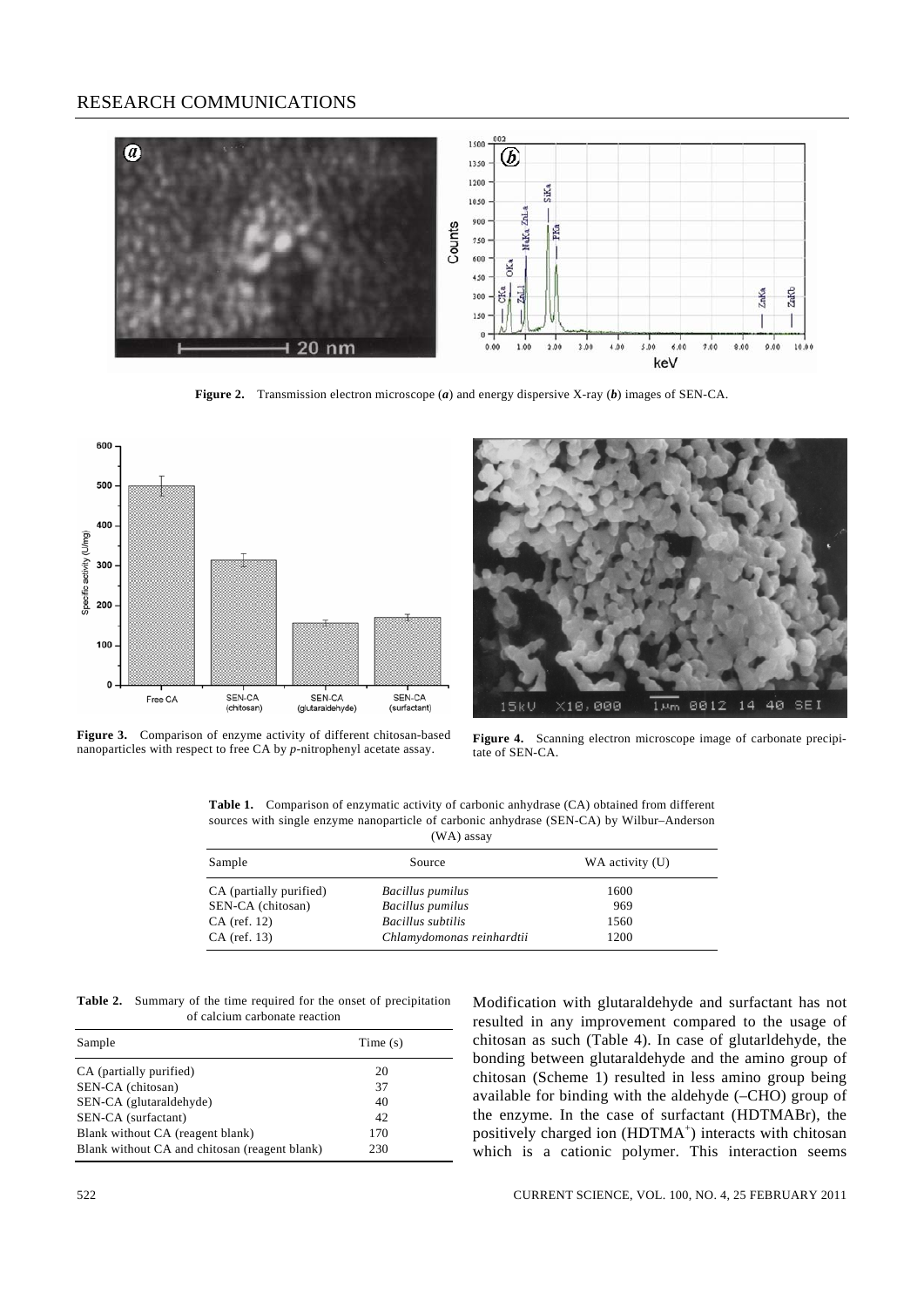**Table 3.** Comparison of Fourier transform infrared spectra of different chitosan-based nanoparticles with respect to free CA

| Peak for       | Free CA     | SEN-CA                 | SEN-CA                       | SEN-CA                   |
|----------------|-------------|------------------------|------------------------------|--------------------------|
| $CaCO3 (cm-1)$ | $(cm^{-1})$ | (chitosan; $cm^{-1}$ ) | (glutaraldehyde; $cm^{-1}$ ) | (surfactant; $cm^{-1}$ ) |
| 712            | 712         | 714                    | 711                          | 713                      |
| 874            | 874         | 869                    | 870                          | 871                      |

**Table 4.** Summary of precipitation of calcium carbonate (CaCO<sub>3</sub>) reaction

| Sample                                | Weight of $CaCO3$<br>(mg/ml) | $SEN-CA - reagent blank*$<br>(mg of $CaCO3/ml$ of SEN-CA) | $mg \text{CaCO}_3$ /<br>mg enzyme |
|---------------------------------------|------------------------------|-----------------------------------------------------------|-----------------------------------|
| Blank                                 | 12                           |                                                           |                                   |
| Free CA                               | 35                           |                                                           | 35                                |
| SEN-CA-chitosan                       | 17.1                         | 9.7                                                       | 147                               |
| Reagent blank–chitosan                | 7.3                          |                                                           |                                   |
| SEN-CA-chitosan-glutaraldehyde        | 7.7                          | 3.5                                                       | 52                                |
| Reagent blank-chitosan-glutaraldehyde | 4.3                          |                                                           |                                   |
| SEN-CA-chitosan-surfactant            | 6.7                          | 3.3                                                       | 49                                |
| Reagent blank-chitosan-surfactant     | 3.5                          |                                                           |                                   |
| Reagent blank–without CA and chitosan | 6.2                          |                                                           |                                   |





Figure 5. Comparison of CO<sub>2</sub> sequestration capacity of different chitosan-based nanoparticles with respect to free CA.

to prohibit the reaction of amino group of chitosan with aldehyde (–CHO) group of the enzyme.

 The storage stability in the form of carbonation capacity of SEN-CA and free CA is shown in Figure 6. The storage stability experiments were investigated at 4°C. From Figure 6, it can be observed that the percentage loss of the carbonation capacity in SEN-CA is 72 and for free CA it is 93 after 30th day. SEN-CA thus provides higher shelf-life compared to free CA, since there are multiple covalent attachment points within the nanostructure. From the above, we conclude that the stability of SEN-CA has improved and retained 28% initial carbonation capacity up to 30 days compared to free CA.



Figure 6. Storage stability in the form of carbonation capacity of SEN-CA and free CA.



**Scheme 1.** Reaction of chitosan with glutaraldehyde.

 In conclusion, a simple process has been developed for stabilization of enzymes with minimal limitation of mass transfer compared to other entrapment techniques reported earlier. The soluble form of SEN-CA facilitates